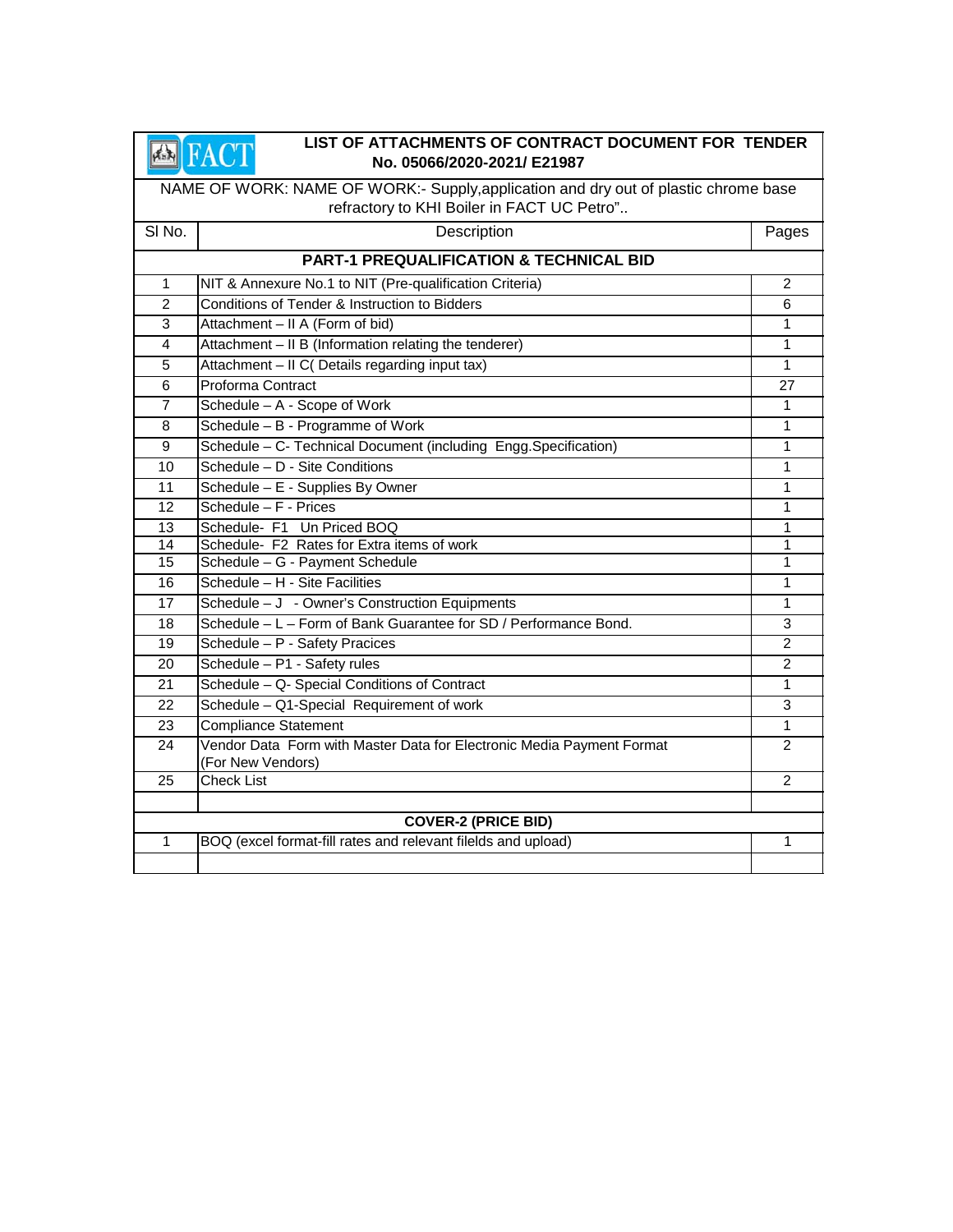

#### Tender no. 05066/2020-2021/E21987

We state that our offer against Enquiry No. E21987 dated 25.08. .2020 is in full compliance with the documents issued against the Enquiry No: E21987 dated 25 .08 .2020 without any deviations and we have read and understood the Notice Inviting Tender, Instructions to Bidders, Special Requirements of Project and Proforma conditions attached with this enquiry referred above and hereby confirm our acceptance to the same.

Name of bidder:

**Signature of the Bidder:** 

Place: Date:

(Seal)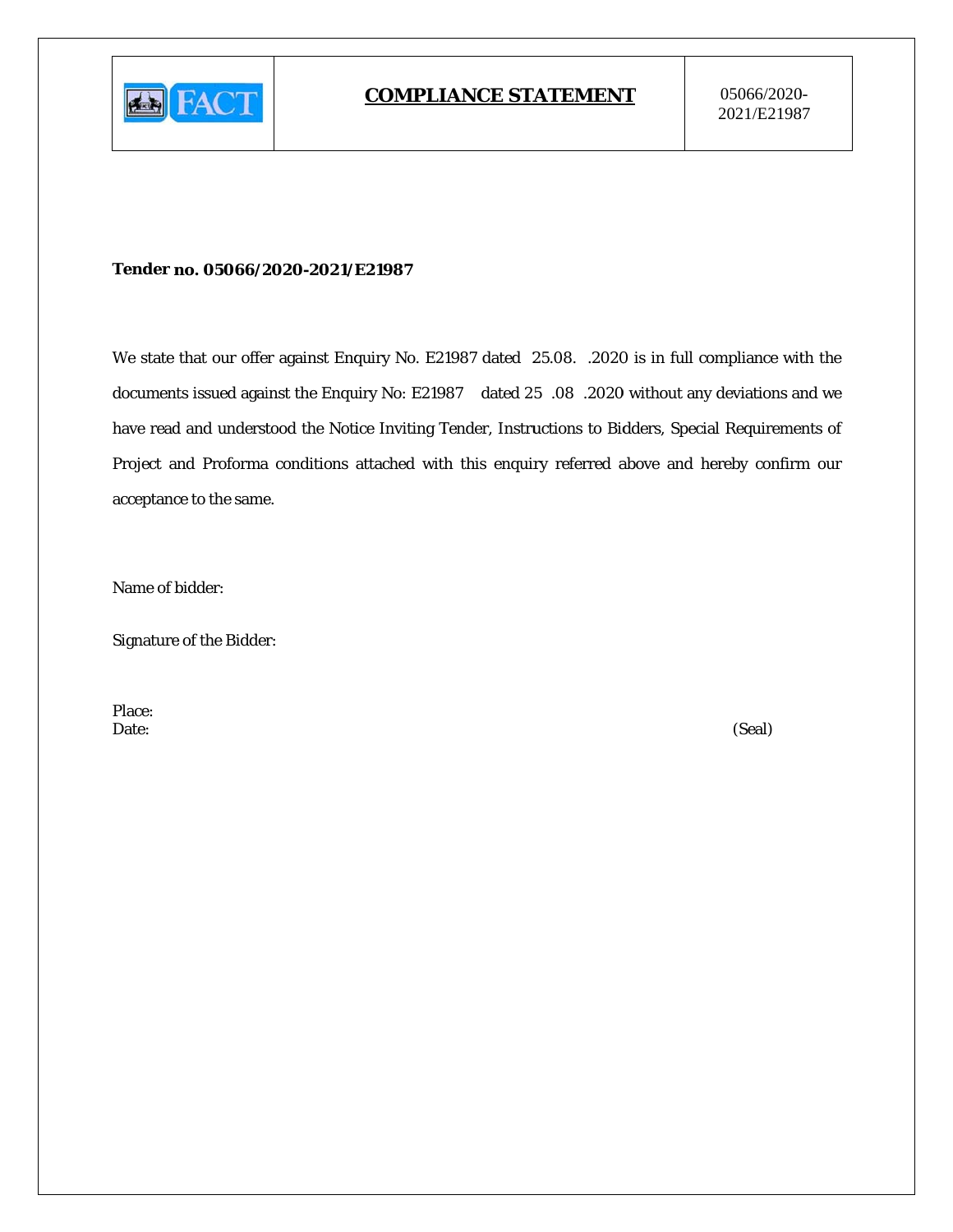

### **FERTILISERS AND CHEMICALS TRAVANCORE LIMITED**

## **Tender No. 05066/2020-2021/E21987 VENDOR DATA FORM (For FACT NEW VENDORS)**

| SI.<br>No.     | <b>Description</b>                                          |                                                                                             | To be filled in by Vendor |
|----------------|-------------------------------------------------------------|---------------------------------------------------------------------------------------------|---------------------------|
|                | Company Profile                                             |                                                                                             |                           |
| $\mathbf{1}$   | Name of Vendor                                              |                                                                                             |                           |
| 2              | Name and address of Chief Executive                         |                                                                                             |                           |
| $\mathfrak{Z}$ |                                                             | a. Regd. Office:                                                                            |                           |
| 4              | Address:                                                    | b. Factory:                                                                                 |                           |
| 5              | PIN Code                                                    |                                                                                             |                           |
| 6              | Telephone Nos. (with Country/STD codes)                     |                                                                                             |                           |
| $\overline{7}$ | Tele fax Nos.                                               |                                                                                             |                           |
| 8              | E-Mail id                                                   |                                                                                             |                           |
| 9              | Contact Person                                              |                                                                                             |                           |
| 10             | Details of Local Office/ Representatives/ Liaison<br>Agents |                                                                                             |                           |
| 11             | Address                                                     |                                                                                             |                           |
| 12             | PIN Code                                                    |                                                                                             |                           |
| 13             | Telephones                                                  |                                                                                             |                           |
| 14             | Fax Number                                                  |                                                                                             |                           |
| 15             | E-Mail ID                                                   |                                                                                             |                           |
| 16             | <b>Contact Person</b>                                       |                                                                                             |                           |
| 17             | PAN No.                                                     |                                                                                             |                           |
| 18             | KVAT Registration No.                                       |                                                                                             |                           |
| 19             | Service Tax Registration No.                                |                                                                                             |                           |
| 17             | <b>Bank Details</b><br>a cancelled cheque)                  | (Payment will be made through RTGS. Please<br>Upload the Format verified by Bank along with |                           |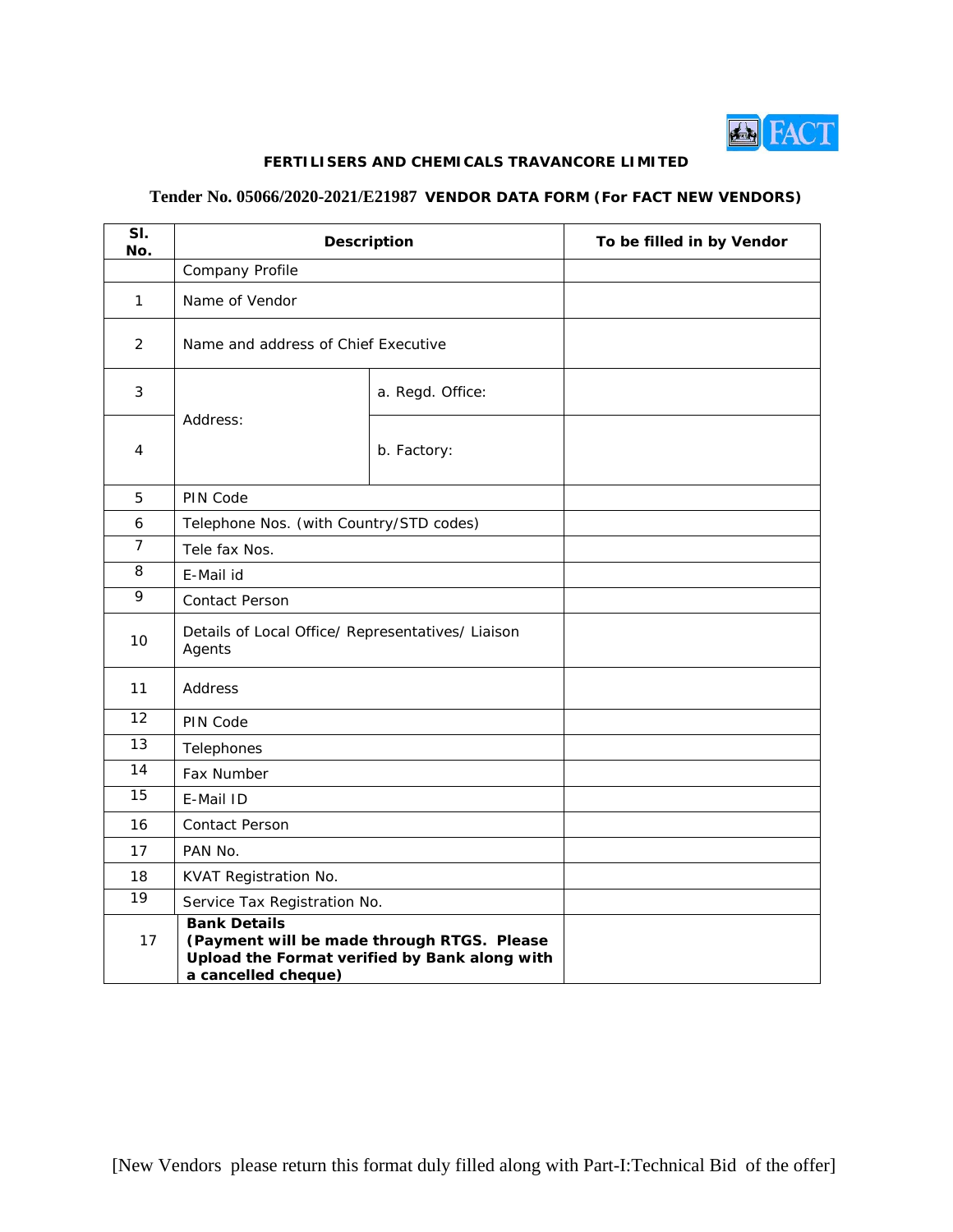# **Master Data required for Online Payments (RTGS / NEFT / Fund Transfer)**

To

The Deputy General Manager (Projects & Planning) UC

The Fertilisers and Chemicals Travancore LTD

Udyogamandal Complex

Udyogamandal-683501

Kerala

| $\mathbf{1}$   | Code, Name                  |
|----------------|-----------------------------|
| $\overline{2}$ | Income tax PAN No.          |
| 3              | Name of the bank            |
| $\overline{4}$ | Address of bank branch      |
| 5              | City & State                |
| 6              | IFS Code of the bank branch |
| $\overline{7}$ | Name of the bank branch     |
| 8              | Bank Account No.            |
| 9              | Account Holder's Name       |
| 10             | Email address               |

For Name

Signature and Seal

## **Verification by the Bank**

We hereby certify that all the above particulars relating to Bank Account are verified and found to be correct as per the records of the bank.

Signature and Seal of the Authorised signatory of the bank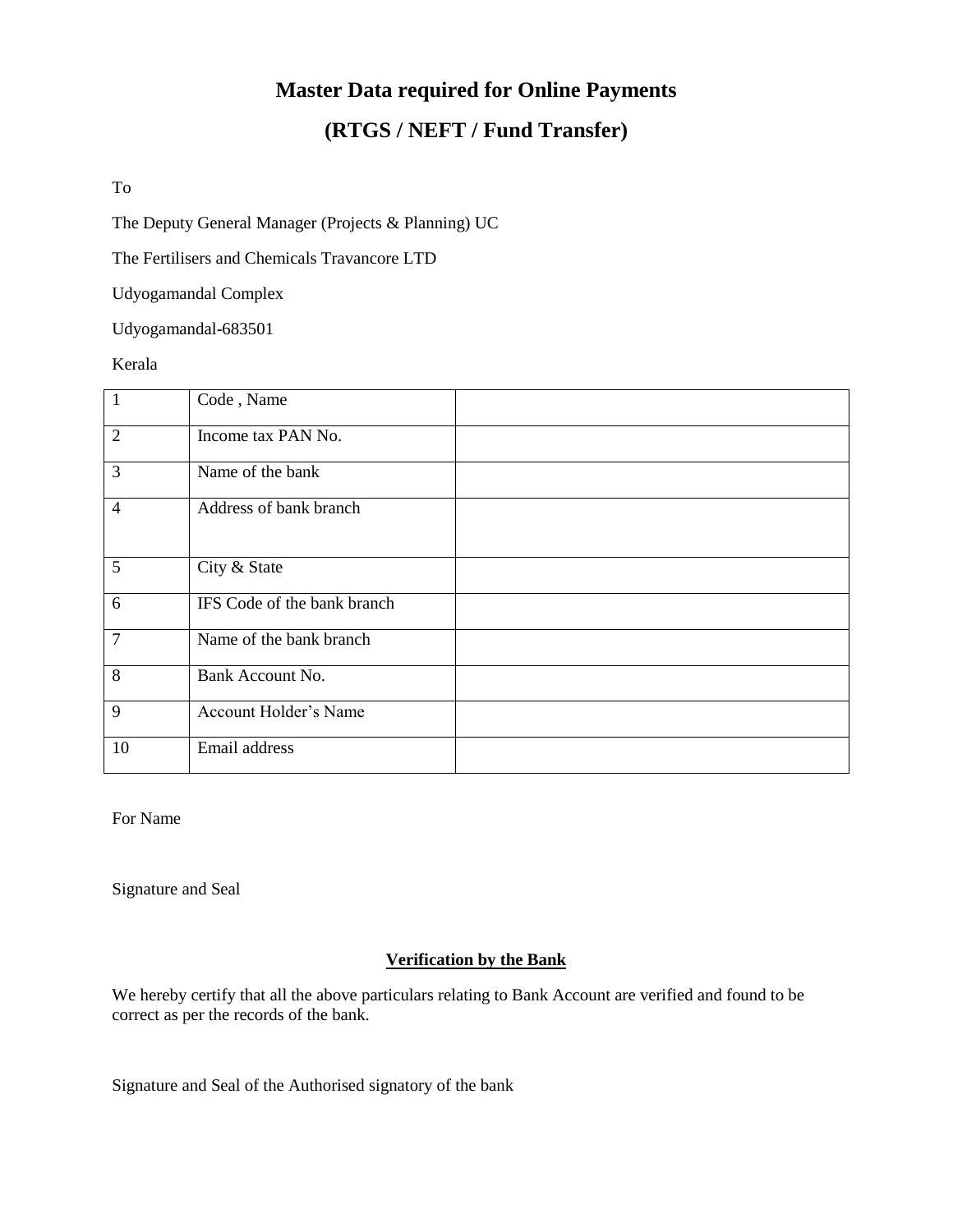### **CHECK LIST (List of Documents Uploaded)**

| <b>FACT CORPORATE MATERIALS-CONTRACTS</b> |                                                                                                                                                                                                                                                                                                                                                                                                                                                                                                                                                                                                                                                                                                                                                                                                                                                                                                                                                                                                                                                                                                                                                                                                                                                        |                            |                | <b>EX FACT</b><br>Tender No<br>05066/2020-2021/E21987 |  |
|-------------------------------------------|--------------------------------------------------------------------------------------------------------------------------------------------------------------------------------------------------------------------------------------------------------------------------------------------------------------------------------------------------------------------------------------------------------------------------------------------------------------------------------------------------------------------------------------------------------------------------------------------------------------------------------------------------------------------------------------------------------------------------------------------------------------------------------------------------------------------------------------------------------------------------------------------------------------------------------------------------------------------------------------------------------------------------------------------------------------------------------------------------------------------------------------------------------------------------------------------------------------------------------------------------------|----------------------------|----------------|-------------------------------------------------------|--|
| <b>Checklist</b>                          |                                                                                                                                                                                                                                                                                                                                                                                                                                                                                                                                                                                                                                                                                                                                                                                                                                                                                                                                                                                                                                                                                                                                                                                                                                                        |                            |                |                                                       |  |
| <b>SL.NO</b>                              | <b>DESCRIPTION</b><br>PRE-QUALIFICATION CRITERIA                                                                                                                                                                                                                                                                                                                                                                                                                                                                                                                                                                                                                                                                                                                                                                                                                                                                                                                                                                                                                                                                                                                                                                                                       | <b>BIDDER CONFIRMATION</b> |                | <b>DEVIATIONS, IF ANY</b>                             |  |
|                                           | Financial data (as per audited results)                                                                                                                                                                                                                                                                                                                                                                                                                                                                                                                                                                                                                                                                                                                                                                                                                                                                                                                                                                                                                                                                                                                                                                                                                | 2018-2019                  | 2017-2018      | 2016-2017                                             |  |
| $\mathbf{1}$                              | Average Annual Financial turnover during the last 3<br>years, ending 31st March 2019 (Rs 3.28 lakhs,<br>minimum)                                                                                                                                                                                                                                                                                                                                                                                                                                                                                                                                                                                                                                                                                                                                                                                                                                                                                                                                                                                                                                                                                                                                       | Yes/No                     | Yes/No         | Yes/No                                                |  |
| $\mathbf{i}$                              | Uploaded Profit or loss account (In original/Notary<br>attested)                                                                                                                                                                                                                                                                                                                                                                                                                                                                                                                                                                                                                                                                                                                                                                                                                                                                                                                                                                                                                                                                                                                                                                                       | Yes/No                     | Yes/No         | Yes/No                                                |  |
| ii                                        | Uploaded Balance sheet (In original/Notary attested)                                                                                                                                                                                                                                                                                                                                                                                                                                                                                                                                                                                                                                                                                                                                                                                                                                                                                                                                                                                                                                                                                                                                                                                                   | Yes/No                     | Yes/No         | Yes/No                                                |  |
| 2                                         | <b>Experience</b><br>Experience of having successfully completed Supply, Application & Dry out of Plastic chrome base<br>refractory either as a single work or as independent works for a total order value of not less than Rs 5.5 lakhs<br>during the last 7 years in any Government/Quasi government/Public sector/Private Limited companies.<br>The contracts which was not completed within the agreed time of completion and have been levied liquidated<br>damages against delaying in completion of work shall not be considered for the purpose of PQ.<br>Experience certificates/Performance certificates submitted by the bidder to prove the above pre-qualification<br>criteria shall be generally from organisations of similar standing as FACT or Govt./Quasi Govt. Depts or<br>organisations of sound financial capability and having status of principal employer or reputed Private Ltd<br>Companies which do their work mainly through public contracts. Notwithstanding the above if the bidder is<br>providing any other subcontract document from a Private firm to prove the pre-qualification criteria, he will<br>have to provide bipartite agreement/ payment receipt details or other details to the satisfaction of FACT. |                            |                |                                                       |  |
| a                                         | Uploaded Completion Certificate as per above:<br>(In<br>original/Notary attested)                                                                                                                                                                                                                                                                                                                                                                                                                                                                                                                                                                                                                                                                                                                                                                                                                                                                                                                                                                                                                                                                                                                                                                      | <b>YES</b>                 | NO             |                                                       |  |
|                                           | Uploaded WO Copy with Schedule of Items of Work for<br>similar work PQ evaluation attested by Govt.Gazetted<br>officer                                                                                                                                                                                                                                                                                                                                                                                                                                                                                                                                                                                                                                                                                                                                                                                                                                                                                                                                                                                                                                                                                                                                 | <b>YES</b>                 | NO             | N/A                                                   |  |
| 3.0.                                      | <b>SUBMISSION OF TECHNICAL BID-</b>                                                                                                                                                                                                                                                                                                                                                                                                                                                                                                                                                                                                                                                                                                                                                                                                                                                                                                                                                                                                                                                                                                                                                                                                                    | <b>YES</b>                 | NO             | N/A                                                   |  |
| 1)                                        | Whether the Tenderer relies upon experience of his<br>sister concern/any concern within same Group /Holding/<br>Subsidiary Company (Put Tick mark)                                                                                                                                                                                                                                                                                                                                                                                                                                                                                                                                                                                                                                                                                                                                                                                                                                                                                                                                                                                                                                                                                                     | YES                        | NO             | N/A                                                   |  |
|                                           | If yes for 1) mentioned above, upload scanned copy of<br>a clear write-up indicating the exact relationship, along<br>with relevant documents in proof of such relationship<br>duly attested by Govt.Gazetted officer along with the<br>TECHNICAL BID (Put Tick mark)                                                                                                                                                                                                                                                                                                                                                                                                                                                                                                                                                                                                                                                                                                                                                                                                                                                                                                                                                                                  | <b>YES</b>                 | NO             | N/A                                                   |  |
| $\overline{2}$                            | Taking job jointly with an Associate, with whom the<br>Tenderer has entered into a tie-up/teaming<br>agreement/MOU (Put Tick mark)                                                                                                                                                                                                                                                                                                                                                                                                                                                                                                                                                                                                                                                                                                                                                                                                                                                                                                                                                                                                                                                                                                                     | <b>YES</b>                 | NO.            | N/A                                                   |  |
|                                           | If yes for 2) mentioned above, upload scanned copy the<br>foll. 2-a to 2-d in Original / duly Attested by<br>Govt.Gazetted officer (Put Tick mark)                                                                                                                                                                                                                                                                                                                                                                                                                                                                                                                                                                                                                                                                                                                                                                                                                                                                                                                                                                                                                                                                                                     | YES                        | NO.            | N/A                                                   |  |
| $2-a$                                     | Details of the experience of the Associate (Put Tick<br>mark)                                                                                                                                                                                                                                                                                                                                                                                                                                                                                                                                                                                                                                                                                                                                                                                                                                                                                                                                                                                                                                                                                                                                                                                          | YES                        | NO             | N/A                                                   |  |
| $2-b$                                     | Documents evidencing the joint arrangement between<br>the Tenderer and the Associate in Original (like joint<br>venture agreement, tie-up or teaming agreement, MOU<br>etc (Put Tick mark)                                                                                                                                                                                                                                                                                                                                                                                                                                                                                                                                                                                                                                                                                                                                                                                                                                                                                                                                                                                                                                                             | <b>YES</b>                 | NO             | N/A                                                   |  |
| $2-c$                                     | Valid undertaking or guarantees from the Associate<br>making him liable for the due execution and completion<br>of the work/job (Put Tick mark)                                                                                                                                                                                                                                                                                                                                                                                                                                                                                                                                                                                                                                                                                                                                                                                                                                                                                                                                                                                                                                                                                                        | <b>YES</b>                 | N <sub>O</sub> | N/A                                                   |  |
| $2-d$                                     | Consent letter from the Associate for entering into a<br>tripartite agreement amongst the Associate, the Tenderer<br>and FACT (Put Tick mark)                                                                                                                                                                                                                                                                                                                                                                                                                                                                                                                                                                                                                                                                                                                                                                                                                                                                                                                                                                                                                                                                                                          | YES                        | NO             | N/A                                                   |  |